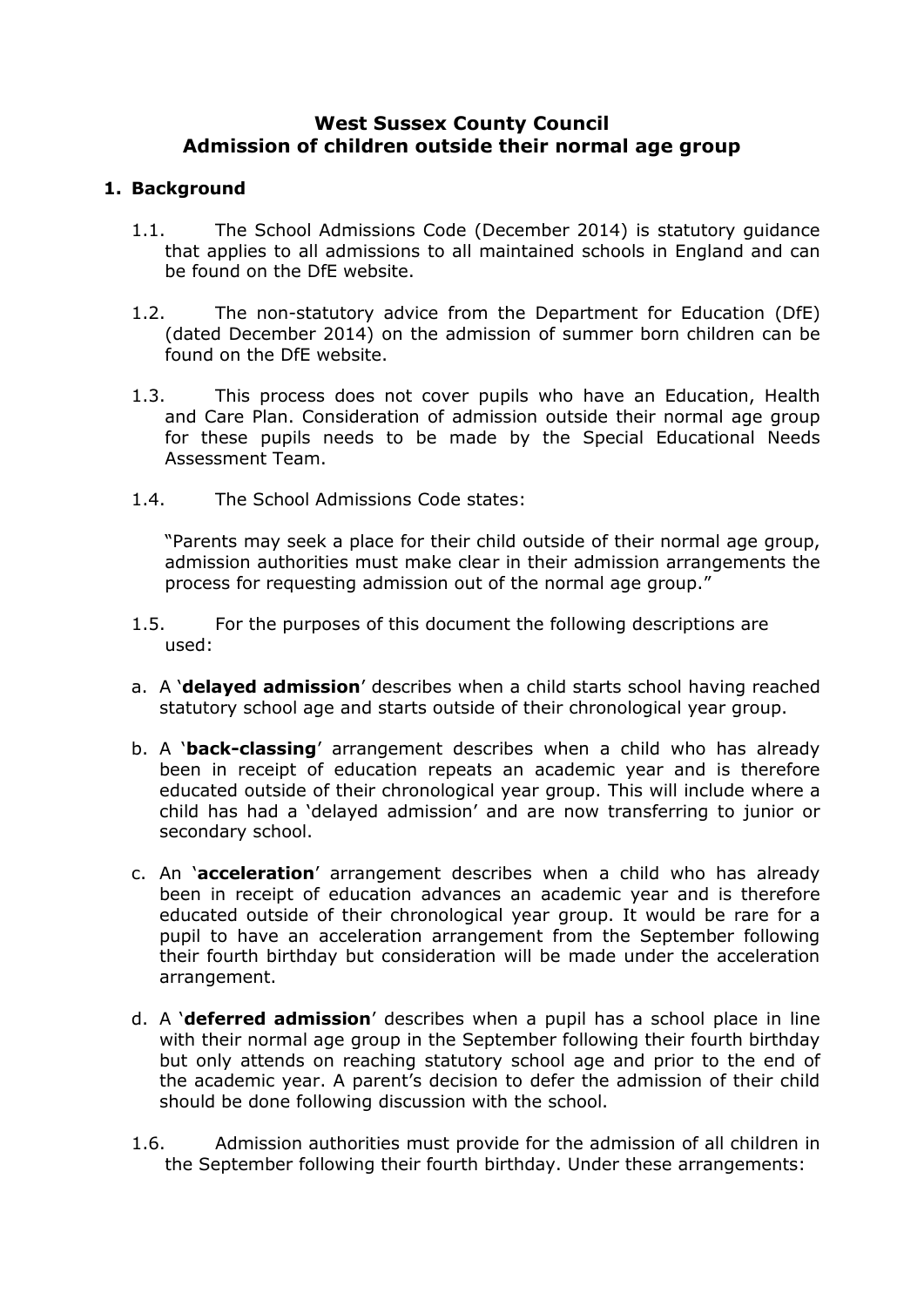- a. the child is entitled to a full-time place in the September following their fourth birthday;
- b. the child's parents can defer the date their child is admitted to the school until later in the school year but not beyond the point at which they reach compulsory school age and not beyond the beginning of the final term of the school year for which it was made; and
- c. where the parents wish, children may attend part-time until later in the school year but not beyond the point at which they reach compulsory school age.
- 1.7. The parents of a summer born child (all children born from 1 April to 31 August) may choose not to send the child to school until the September following their fifth birthday and may request that they are admitted out of their normal age group – to reception rather than year 1. This is described as a delayed admission.
- 1.8. Should a parent of a summer born child wish to only apply for a school place in the normal age group when the child reaches statutory school age then an in-year application should be made and further details on this can be found on the website.
- 1.9. Decisions on delayed admissions, back-classing or acceleration arrangements will be taken by West Sussex County Council (WSCC) where it is the admission authority for the school. Admission authorities for other schools will have their own arrangements to consider these requests.
- 1.10. The decisions will be made in line with the non-statutory advice from the DfE.

### **2. Further Guidance to Parents**

- 2.1. It is expected that the majority of children will be educated within their chronological year group.
- 2.2. Most parents are happy for their child to start school in the September following their fourth birthday.
- 2.3. Pupils will usually be placed with their own age group and be educated for the majority of their time with their peer group. The differentiated curriculum usually addresses any particular issues.
- 2.4. The admission authority will make its decision in accordance with the Schools Admission Code and the advice of the headteacher. Consideration will be given to any specific medical or educational needs of your child.
- 2.5. Teachers are skilled at differentiating the curriculum to meet a diverse range of needs. Before deciding to delay their child's entry to school, we would recommend that parents visit the schools they are thinking of applying for. The teachers will be able to explain the provision on offer to children in the reception class, how it is tailored to meet the needs of the youngest pupils and how the needs of these pupils will continue to be met as they move up through the school. They may also be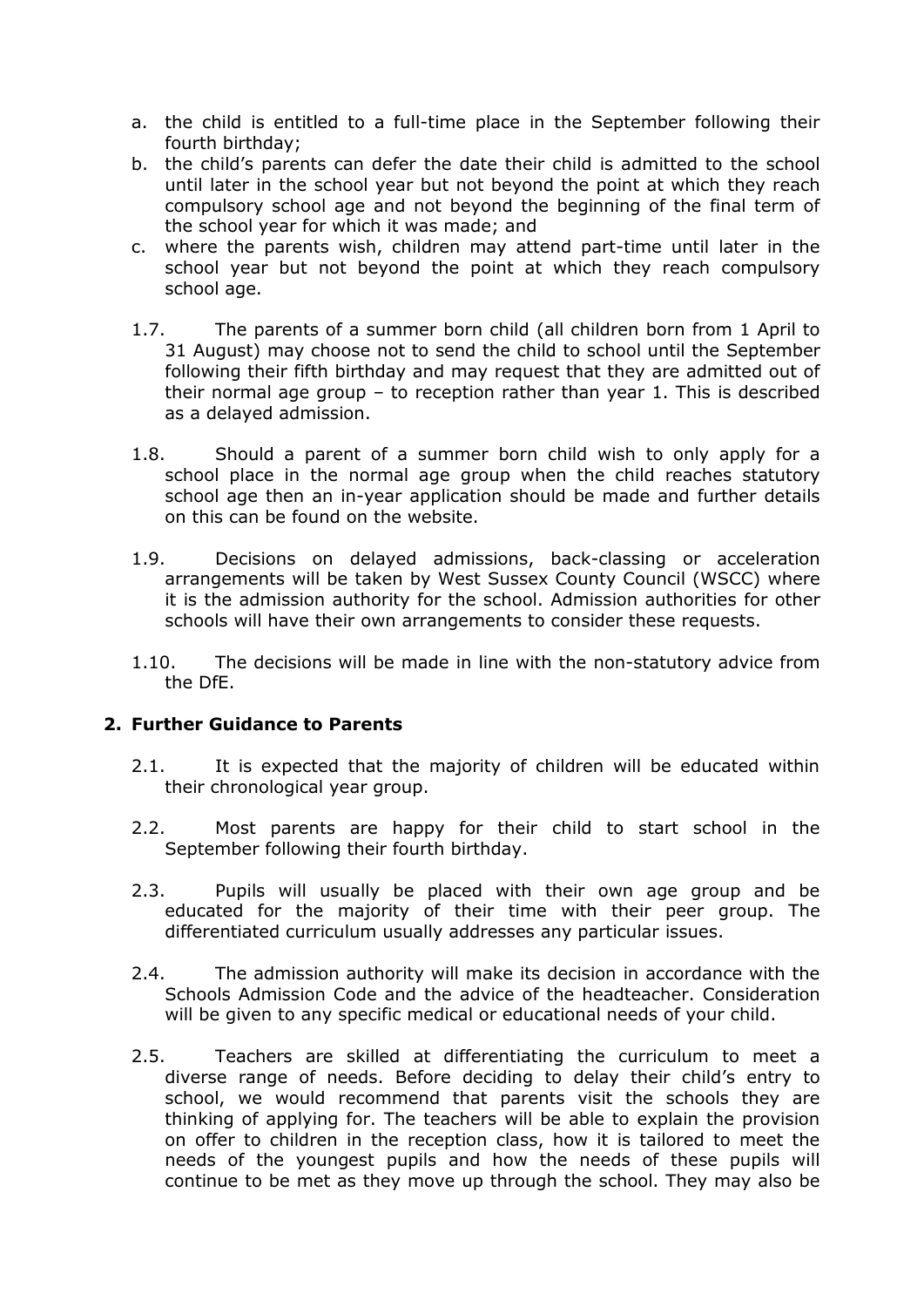able to allay any concerns the parent may have about their child's readiness for school.

- 2.6. It is also important to note that, whether they attend a primary school or an early years setting during the academic year following their fourth birthday, children will receive the Early Years Foundation Stage curriculum which is largely based around learning through play.
- 2.7. One admission authority cannot be required to honour a decision made by another admission authority on admission out of the normal age group.
- 2.8. Once a child has been admitted to a school it is for the headteacher to decide how best to educate them. In some cases it may be appropriate for a child who has been admitted out of their normal age group to be moved to their normal age group (acceleration), but in others it will not. Any consideration to move a child to a different age group should be based on sound educational reasons and made by the headteacher in consultation with the parents.
- 2.9. Where a child has been educated out of their normal age group, the parent may again request admission out of the normal age group when they transfer to junior or secondary school. It will be for the admission authority of that school to decide whether to admit the child out of their normal age group. They must make a decision on the basis of the circumstances of each case and in the child's best interests, and will need to bear in mind the age group the child has been educated in up to that point.
- 2.10. If a child is educated outside their normal age group (i.e. is in year 10 when this date is reached) the child will no longer be of compulsory school age during the school year in which most children take their GCSE examinations and cannot, therefore, be obliged to attend. Whilst the government has changed the law so that all young people will be required to continue in education or training until their 18th birthday the date on which they cease to be of compulsory school age has remained unchanged.
- 2.11. Parents do not have a right of appeal if they have been offered a place and it is not in the year group they would like. However, they may make a complaint about an admission authority's decision not to admit their child outside their normal age group. They may also make such a complaint if they have not made, or do not yet know the outcome of, their formal application for a school place. All schools have a duty to consider complaints about the school and must have a published complaints procedure in place. Local authorities will also have a complaints procedure. If a parent is unhappy with the way a local authority or maintained school has handled their complaint, the parent may then refer their complaint to the Local Government Ombudsman.

### **3. Delayed Admission Request**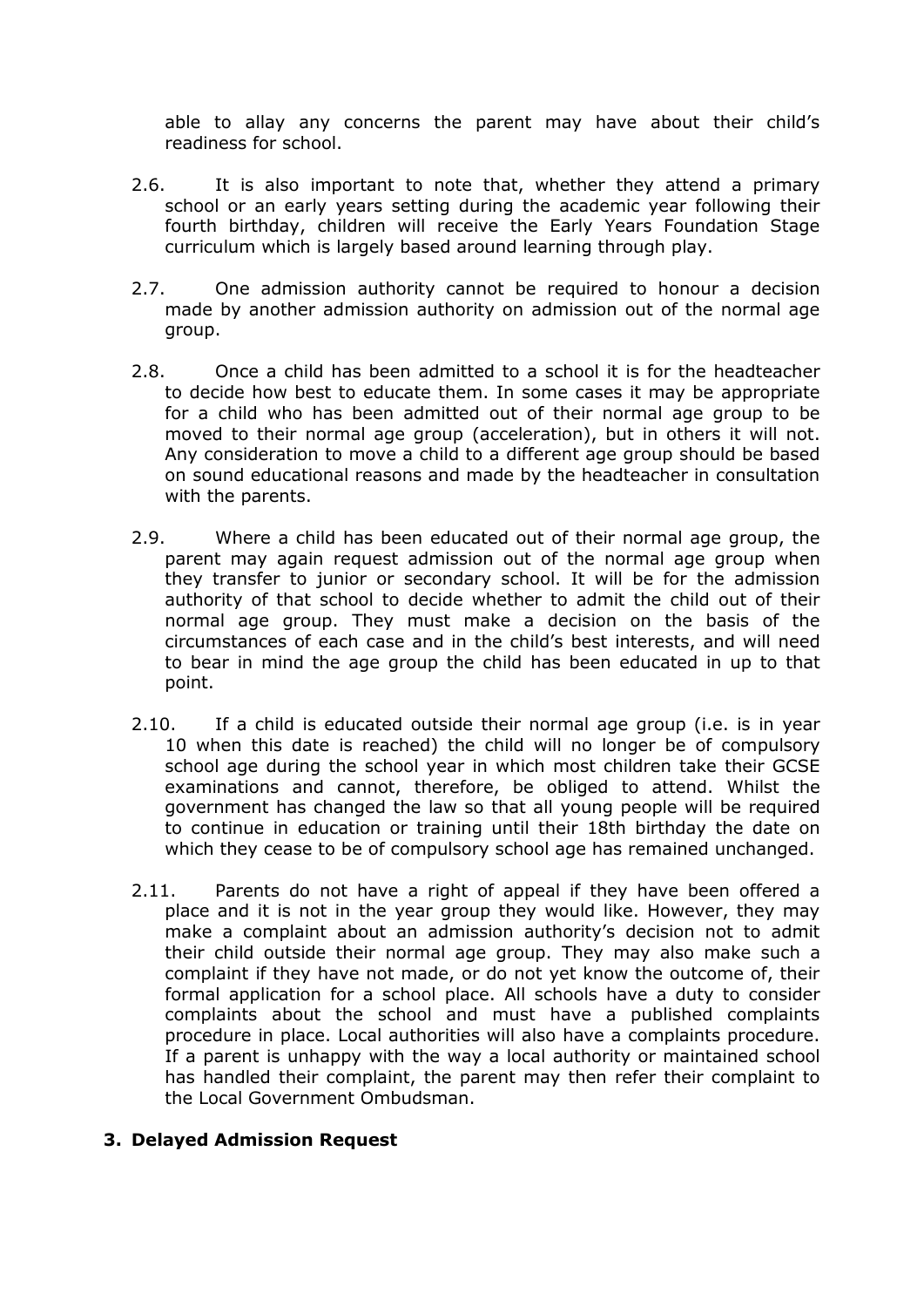- 3.1. To consider a 'delayed' admission parents the DfE states it is reasonable for admission authorities to expect parents to provide them with information in support of their request as it unlikely to be able to make a decision on the circumstances of the request without it. If parents have professional evidence then it is appropriate to submit this but there is no expectation that parents obtain professional evidence that they do not already have.
- 3.2. To support the decision making process WSCC requests that parents complete a Delayed Admission Request Pro-forma. The pro-forma can be found on the website.
- 3.3. Working on behalf of the Director of Education and Skills, the Pupil Admission Manager will consider all requests for delayed admission, back classing and acceleration. The views of the Headteacher of the schools named on the application form will be sought as part of the decision making process. The manager will consult with other professionals, such as the Principal Educational Psychologist, as necessary.
- 3.4. In line with the DfE's advice on the admission of summer born children, parents are strongly advised to make an application for their child's normal age group at the usual time and submit a request for delayed admission to school.
- 3.5. Where a parent's request for a delayed admission for their child has been agreed and, as a consequence of that decision, the child will be admitted to a relevant age group (i.e. the age group to which pupils are normally admitted to the school) WSCC will process the application as part of the main admissions round, unless the parental request is made too late for this to be possible, and on the basis of their determined admission arrangements only, including the application of oversubscription criteria where applicable.
- 3.6. Parents have a statutory right to appeal against the refusal of a place at a school for which they have applied. This right does not apply if they are offered a place at the school but it is not in their preferred age group.

### **4. Back-Classing**

- 4.1. To support the decision making process WSCC requests that headteachers, in conjunction with parents, complete a Back-classing Request Pro-forma. The pro-forma can be found on the website.
- 4.2. Schools seek to meet the individual needs of pupils by using a range of teaching strategies, calling on additional support and advice as appropriate from colleagues within the school and the external support services.
- 4.3. The effective use of differentiated teaching programmes should ensure that back-classing only needs to be considered in very unusual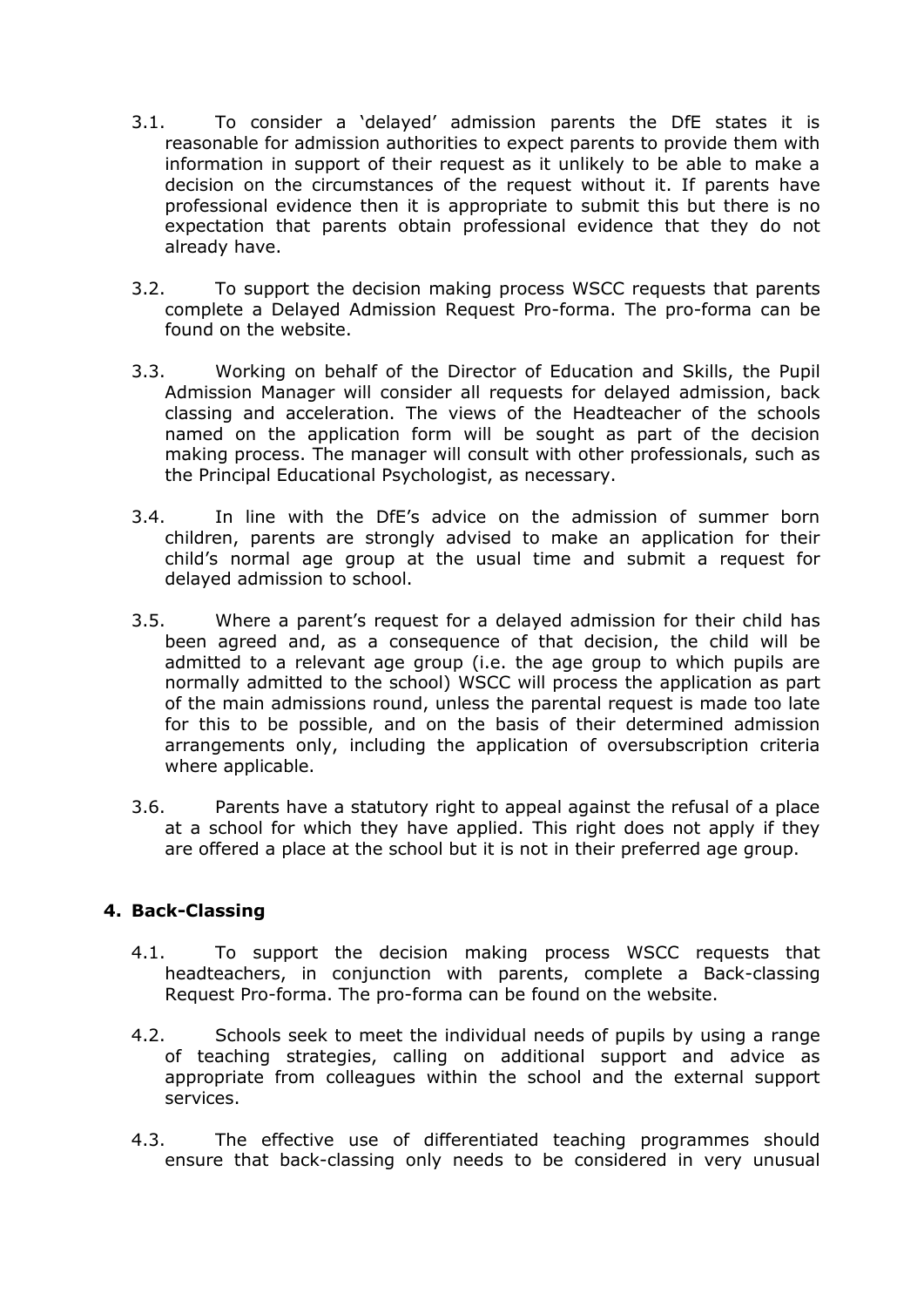circumstances such as when a child's education has been severely disrupted by a long-term absence through illness.

- 4.4. If it is apparent that the pupil is not making appropriate progress, or is experiencing learning difficulties, the school should implement a programme of support. A full record of the child's needs and the effectiveness of the action taken to meet them should be kept. It is expected that special educational needs will be addressed by providing additional support from within the school with the assistance of external support agencies, without the need for back-classing.
- 4.5. To hold back a pupil for a further year, whilst his/her former classmates move on, may have significant implications for the child which could have a detrimental effect on his/her overall progress.
- 4.6. The full implications of any proposals must be considered before they are finalised, particularly as action taken for a child at primary school may well have consequences at the time of transfer to secondary school. It is also important to avoid, wherever possible, the situation arising whereby a pupil reaches statutory school leaving age and leaves school part way through a course of study with little to show for their endeavours.
- 4.7. Where the pupil's progress is being affected by factors outside the school, such as difficult home circumstances, parents /school should seek support from external agencies.
- 4.8. Before a decision is reached, it is essential that the full implications of possible back-classing have been taken into account. In order that all relevant information may be considered, the headteacher of the current school/parent ought to seek the views, as appropriate, of the following:
- a. SEN Coordinator for the school
- b. Teaching staff
- c. Educational Psychologist
- d. Parents (if instigated by the school this must be in agreement with the parent)
- e. Pupil
- f. Pupil Admissions Manager
- g. Others, as appropriate
- 4.9. If a decision is made to back-class the child, the child's name will be placed on the Local Authority's register. Schools/Parents should review this decision on an annual basis.

# **5. Acceleration**

- 5.1. To support the decision making process WSCC requests that headteachers, in conjunction with parents, complete an Acceleration Request Pro-forma. The pro-forma can be found on the website.
- 5.2. The Local Authority's guidance on very able pupils advises schools on how to meet the needs of those who show exceptional ability in one or